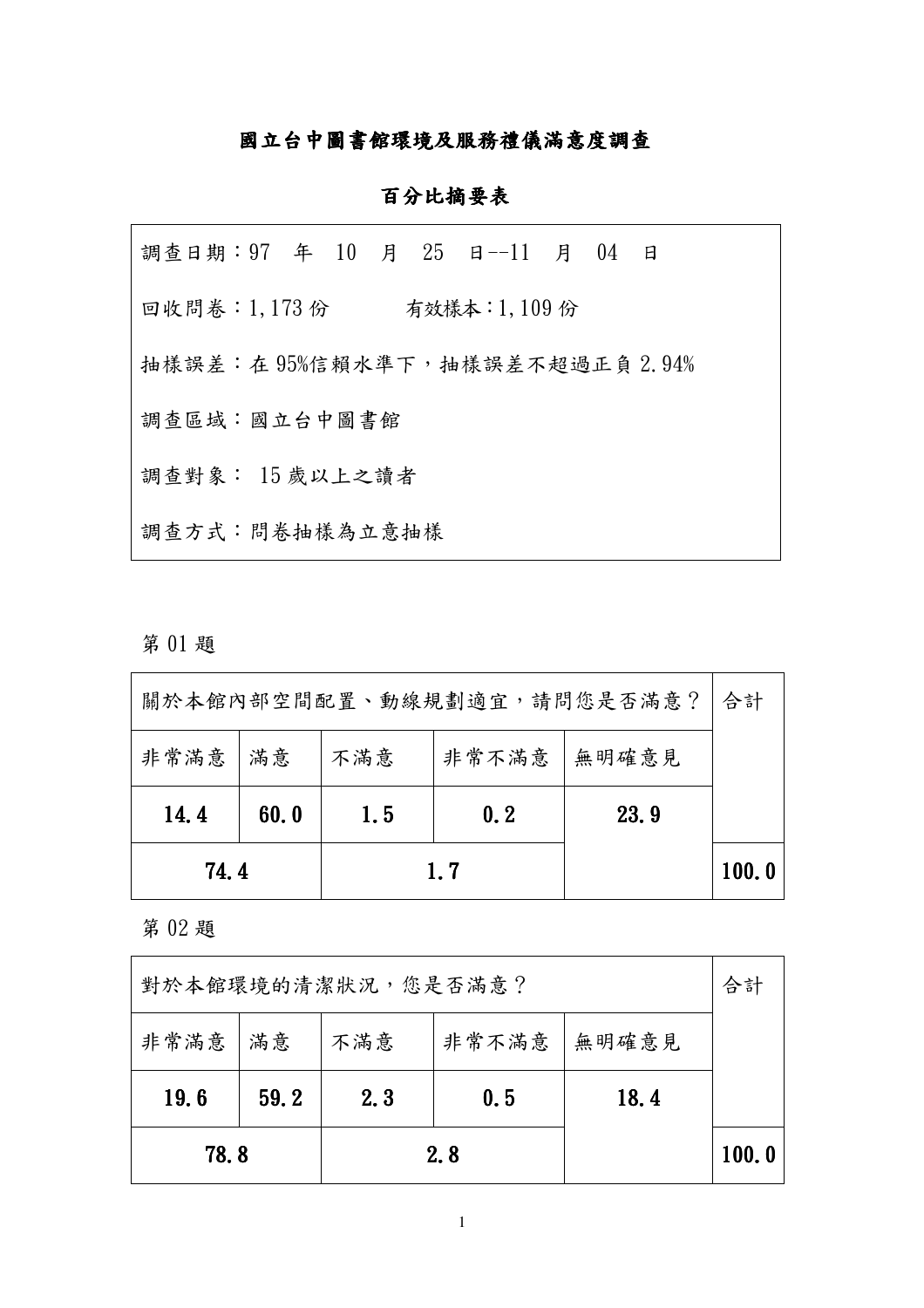第03題

|                                    | 對於本館各項標示指引您覺得是否明確清楚?       |  |     |  |       |  |  |  |
|------------------------------------|----------------------------|--|-----|--|-------|--|--|--|
| 非常清楚   清楚<br>非常不清楚<br>不清楚<br>無明確意見 |                            |  |     |  |       |  |  |  |
| 15.9                               | 57.3<br>2.2<br>24.7<br>0.0 |  |     |  |       |  |  |  |
| 73.1                               |                            |  | 2.2 |  | 100.0 |  |  |  |

第04題

| 對於本館的照明設備與環境照明,您是否滿意?               |             |     |     |      |  |  |  |  |
|-------------------------------------|-------------|-----|-----|------|--|--|--|--|
| 非常滿意<br>非常不滿意<br>滿意<br>不滿意<br>無明確意見 |             |     |     |      |  |  |  |  |
| 21.8                                | 63.1        | 0.6 | 0.0 | 14.5 |  |  |  |  |
|                                     | 84.9<br>0.6 |     |     |      |  |  |  |  |

第05題

| 59.3             |      |             |                       |  | 100.0 |  |  |  |  |
|------------------|------|-------------|-----------------------|--|-------|--|--|--|--|
| 8.8              | 50.5 | <b>11.9</b> | 27.8<br>1.0           |  |       |  |  |  |  |
| 非常足夠  足夠         |      | 不足夠         | 無明確意見<br>嚴重不足<br>12.9 |  |       |  |  |  |  |
| 您認為本館洗手間的數量是否足夠? |      |             |                       |  |       |  |  |  |  |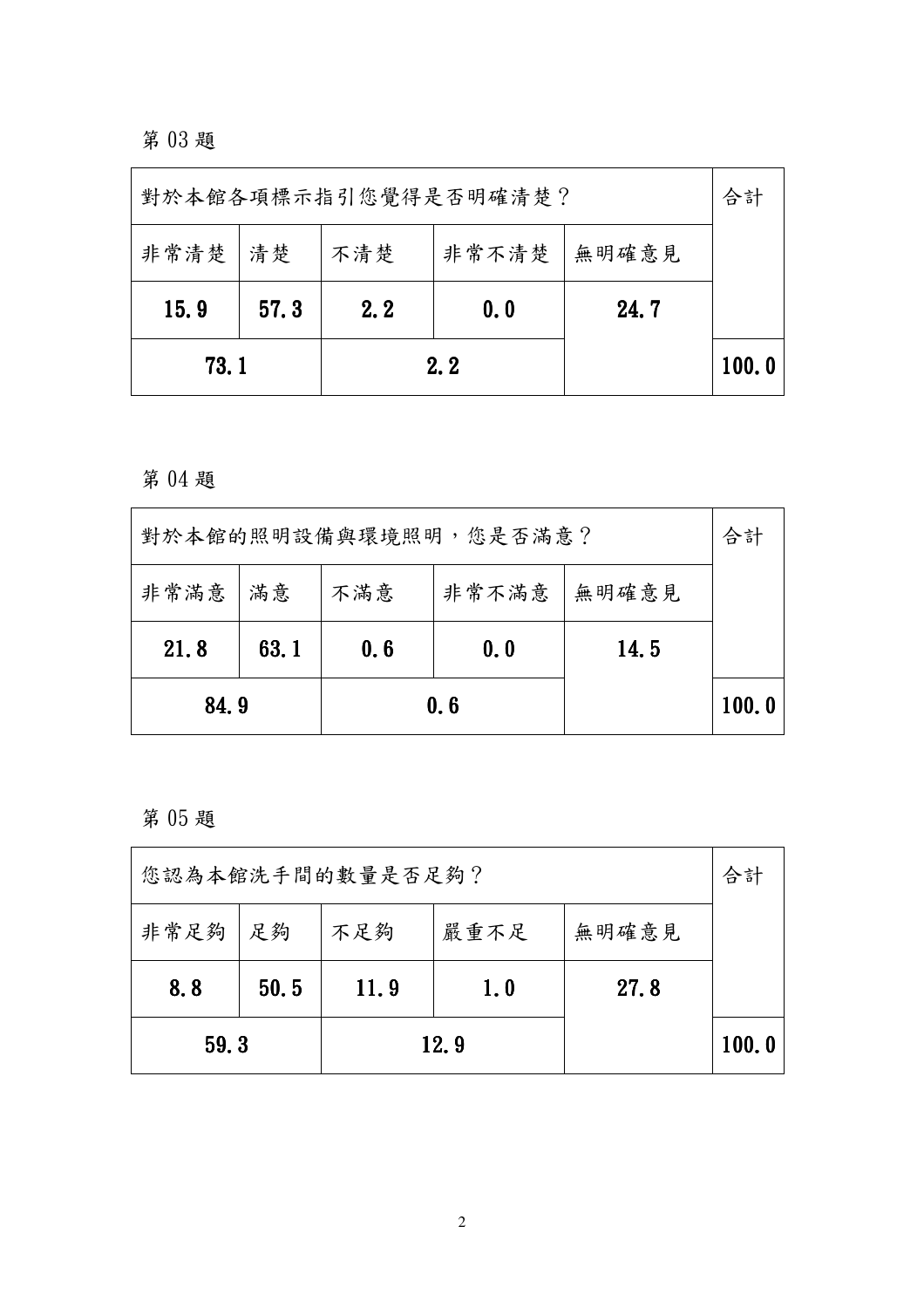第06題

|                                       | 對於本館整體景觀綠美化設計,您是否滿意?       |  |     |  |       |  |  |  |
|---------------------------------------|----------------------------|--|-----|--|-------|--|--|--|
| 非常滿意<br>非常不滿意<br>不滿意<br>無明確意見<br>  滿意 |                            |  |     |  |       |  |  |  |
| 7.8                                   | 6.2<br>0.5<br>43.5<br>42.0 |  |     |  |       |  |  |  |
| 51.3                                  |                            |  | 6.7 |  | 100.0 |  |  |  |

第07題

| 您認為本館線上館藏目錄及查詢系統使用上方便嗎?            |                                    |  |      |  |       |  |  |  |
|------------------------------------|------------------------------------|--|------|--|-------|--|--|--|
|                                    | 非常不方便<br>非常方便   方便<br>無明確意見<br>不方便 |  |      |  |       |  |  |  |
| 16.7<br>3.7<br>24.5<br>54.8<br>0.4 |                                    |  |      |  |       |  |  |  |
| 71.5                               |                                    |  | 4. 1 |  | 100.0 |  |  |  |

第08題

| 對於本館視聽媒體中心各項設施,您是否滿意? |      |                                                          |  |  |       |  |  |  |  |
|-----------------------|------|----------------------------------------------------------|--|--|-------|--|--|--|--|
| 非常滿意   滿意             |      | 合計<br>非常不滿意<br>無明確意見<br>不滿意<br>42.9<br>0.2<br>1.4<br>1.6 |  |  |       |  |  |  |  |
| 9.8                   | 45.6 |                                                          |  |  |       |  |  |  |  |
| 55.5                  |      |                                                          |  |  | 100.0 |  |  |  |  |

 $\overline{3}$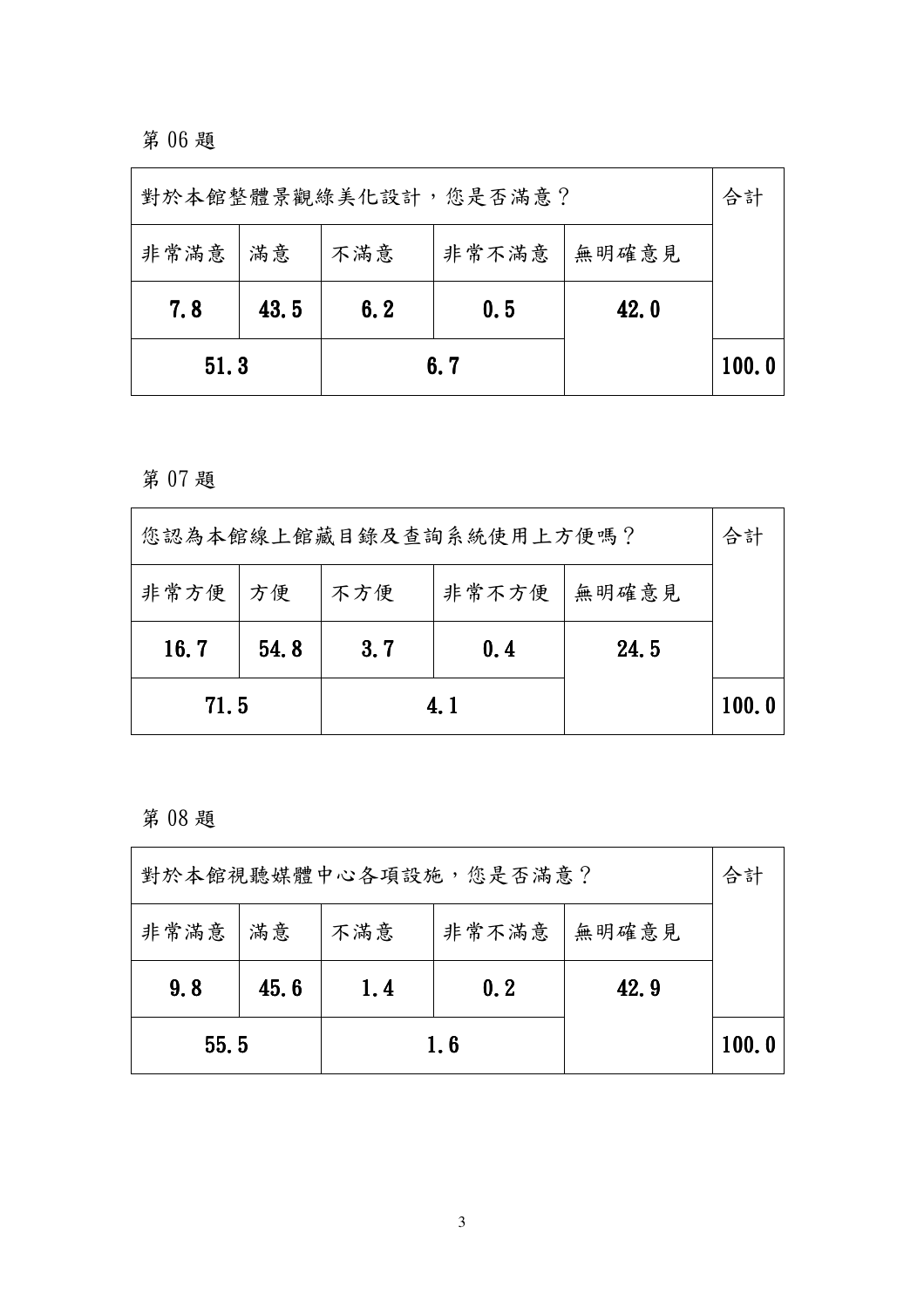第09題

| 對於本館網路資源中心各項設施,您是否滿意? |                             |                    |     |  |       |  |  |  |
|-----------------------|-----------------------------|--------------------|-----|--|-------|--|--|--|
| 非常满意                  | 非常不滿意<br>無明確意見<br>不滿意<br>滿意 |                    |     |  |       |  |  |  |
| <b>12.1</b>           | 50.0                        | 35.2<br>0.2<br>2.6 |     |  |       |  |  |  |
| 62.0                  |                             |                    | 2.8 |  | 100.0 |  |  |  |

第10題

| 對於本館服務人員的服務態度,您是否滿意? |                               |  |  |  |  |  |  |  |
|----------------------|-------------------------------|--|--|--|--|--|--|--|
| 非常满意                 | 非常不滿意<br>  滿意<br>不滿意<br>無明確意見 |  |  |  |  |  |  |  |
| 21.5                 | 55.9<br>21.2<br>1.4<br>0.0    |  |  |  |  |  |  |  |
|                      | 77.4<br>1.4                   |  |  |  |  |  |  |  |

第11題

| 對於本館服務人員的辦事效率,您是否滿意? |      |     |                                      |  |       |  |  |  |  |
|----------------------|------|-----|--------------------------------------|--|-------|--|--|--|--|
| 非常滿意   滿意            |      | 不滿意 | 非常不滿意<br>無明確意見<br>26.5<br>0.6<br>0.2 |  |       |  |  |  |  |
| 15.9                 | 56.8 |     |                                      |  |       |  |  |  |  |
| 72.7                 |      |     | 0.8                                  |  | 100.0 |  |  |  |  |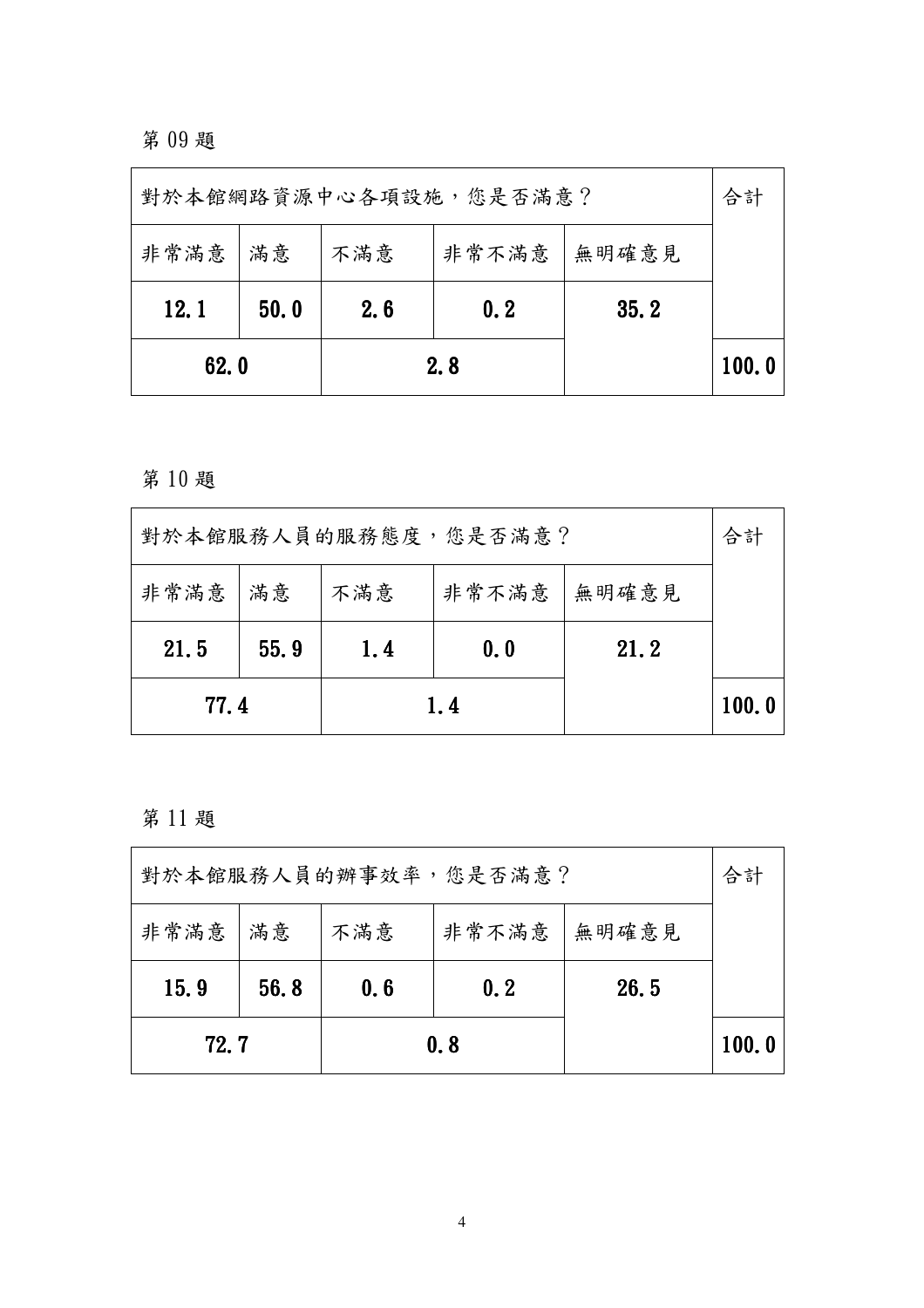第12題

| 當您有問題請教館員的時候,本館館員能協助您使用圖書資 |                            |                       |      |  | 合計    |
|----------------------------|----------------------------|-----------------------|------|--|-------|
| 源以解決您的問題嗎?                 |                            |                       |      |  |       |
| 完全可以                       | 多數可以                       | 無明確意見<br>多數不能<br>完全不能 |      |  |       |
| 23.4                       | 54.5<br>0.5<br>0.2<br>21.5 |                       |      |  |       |
|                            | 77.8                       |                       | 0. 7 |  | 100.0 |

第13題

|                | 選項內容               | 百分比   |
|----------------|--------------------|-------|
|                | 早上(11:00前)         | 49.0  |
| 請問您通常於什麼時段來本館? | 中午 $(11:00~13:00)$ | 10.3  |
|                | 下午 $(13:00~16:00)$ | 31.1  |
|                | 黃昏(16:00~18:00)    | 5.8   |
|                | 晚上(晚飯後)            | 3.9   |
| 合<br>計         |                    | 100.0 |

第14題

|               | 選項內容      | 百分比  |
|---------------|-----------|------|
|               | 讀者自修室     | 53.1 |
|               | 圖書館館藏查詢系統 | 51.0 |
|               | 自助借還書機    | 48.7 |
| 請問您比較常使用本館的哪些 | 還書口       | 39.9 |
|               | 網路資源中心    | 30.1 |
| 設備設施?(複選題)    | 視聽媒體中心    | 20.8 |
|               | 文化廣場      | 7.4  |
|               | 研習教室設施    | 5.8  |
|               | 其他        | 1.0  |
|               | 閱覽室       | 0.8  |
|               | 兒童閱覽室     | 0.6  |
|               | 洗手間       | 0.5  |
|               | 期刊室       | 0.2  |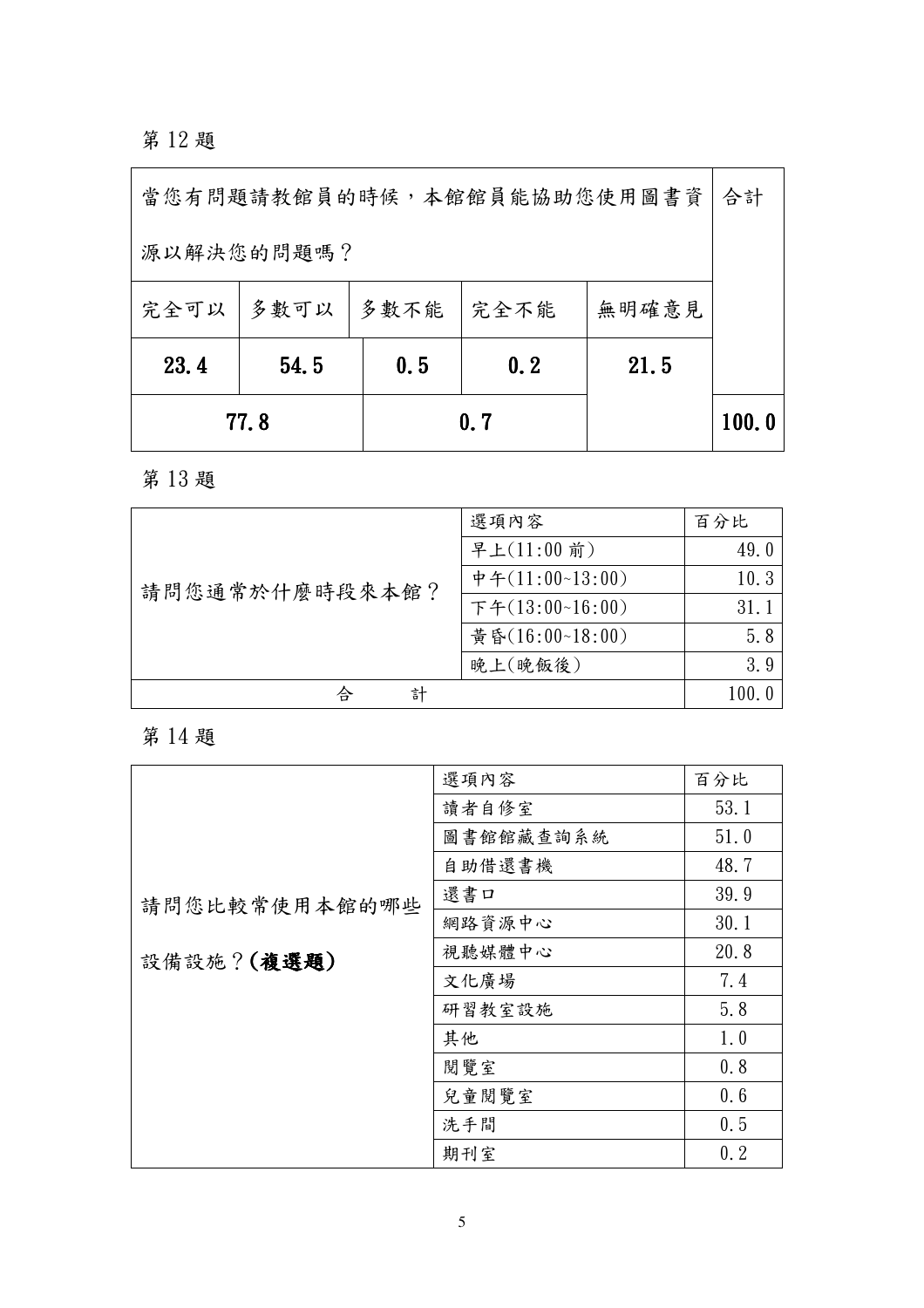## 第15題

|           | 選項內容        | 百分比  |
|-----------|-------------|------|
|           | 自助借還書機      | 50.4 |
|           | 圖書館館藏查詢系統   | 43.2 |
|           | 照明設備        | 36.4 |
|           | 洗手間的環境清潔    | 32.2 |
|           | 讀者自修室       | 28.9 |
|           | 還書口         | 28.4 |
|           | 網路資源中心      | 27.9 |
|           | 空調設備        | 27.2 |
|           | 飲水機         | 24.7 |
|           | 內部空間配置/動線設計 | 23.8 |
| 整體而言,請問您認 | 座椅的設置       | 20.3 |
| 為本館各項環境設施 | 視聽媒體中心      | 18.5 |
| ,最滿意的項目有哪 | 指示標誌        | 15.8 |
| 些?(複選題)   | 整體景觀綠美化設計   | 12.5 |
|           | 無障礙環境設施     | 8.2  |
|           | 垃圾桶擺設位置     | 7.5  |
|           | 文化廣場        | 6.0  |
|           | 研習教室設施      | 4.7  |
|           | 沒有滿意的       | 2.9  |
|           | 哺乳室         | 2.0  |
|           | 停車場         | 1.4  |
|           | 其他          | 1.3  |

# 第16題

|            | 選項內容        | 百分比  |
|------------|-------------|------|
|            | 沒有不滿意的      | 42.4 |
|            | 洗手間的環境清潔    | 15.7 |
|            | 停車場         | 14.8 |
|            | 垃圾桶擺設位置     |      |
|            | 讀者自修室       | 9.3  |
| 整體而言,請問您認  | 座椅的設置       | 8.1  |
|            | 內部空間配置/動線設計 | 6.9  |
| 為本館各項環境設施  | 整體景觀綠美化設計   | 6.5  |
|            | 空調設備        | 6.1  |
| , 最不滿意的項目有 | 飲水機         | 4.7  |
| 哪些?(複選題)   | 指示標誌        | 4.0  |
|            | 照明設備        | 3.3  |
|            | 視聽媒體中心      | 3.   |
|            | 還書口         | 2.9  |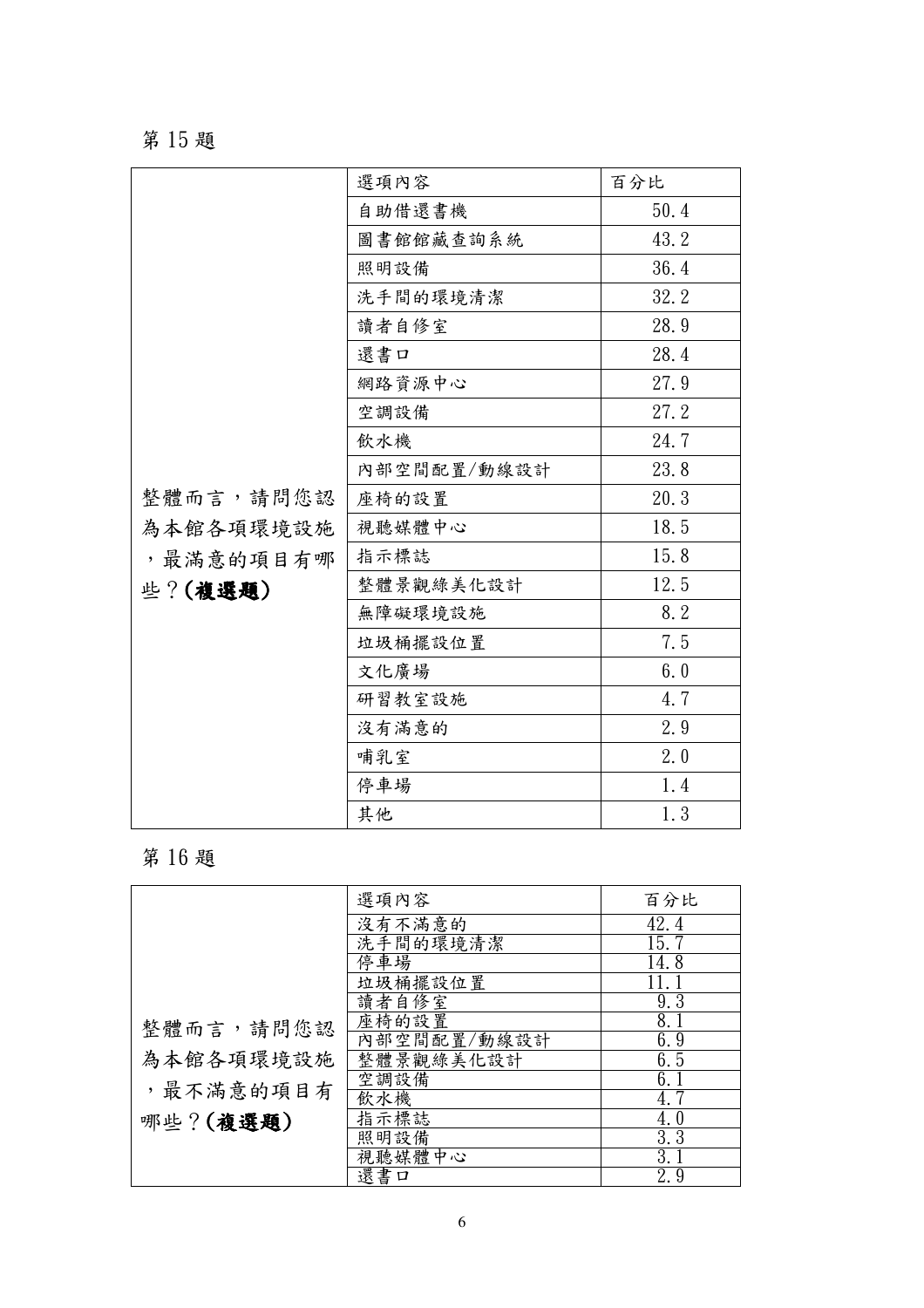| 無障礙環境設施   | 2.4              |
|-----------|------------------|
| 其他        | 2, 3             |
| 圖書館館藏查詢系統 | 2.2              |
| 網路資源中心    | 2.0              |
| 研習教室設施    | $\overline{1.5}$ |
| 自助借還書機    | 1.4              |
| 哺乳室       |                  |
| 文化廣場      | 1.0              |
| 遊民問題      | 0.5              |
| 廁所未提供衛生紙  | 0.4              |
| 缺乏飲食區     | 0.4              |
| 兒童閱覽室空間太小 | 0.2              |
| 影印設備不足    | 0.2              |
| 書籍分類不夠詳細  | 0.2              |
| 雜誌區位置過少   | 0.2              |
| 隔音設備不佳    | 0.2              |

第17題

|           | 選項內容   | 百分比   |
|-----------|--------|-------|
|           | 臺中縣市   | 92.3  |
|           | 彰化縣市   | 2.0   |
|           | 南投縣市   | 1.4   |
|           | 台北縣市   | 1.2   |
|           | 雲林縣市   | 0.6   |
|           | 苗栗縣市   | 0.5   |
| 請問您居住在哪一個 | 新竹縣市   | 0.4   |
| 地區?       | 嘉義縣市   | 0.4   |
|           | 台南縣市   | 0.4   |
|           | 基隆縣市   | 0.2   |
|           | 桃園縣市   | 0.2   |
|           | 高雄縣市   | 0.2   |
|           | 宜蘭縣市   | 0.1   |
|           | 花蓮縣市   | 0.1   |
|           | 金門馬祖   | 0.1   |
|           | 合<br>計 | 100.0 |
|           |        |       |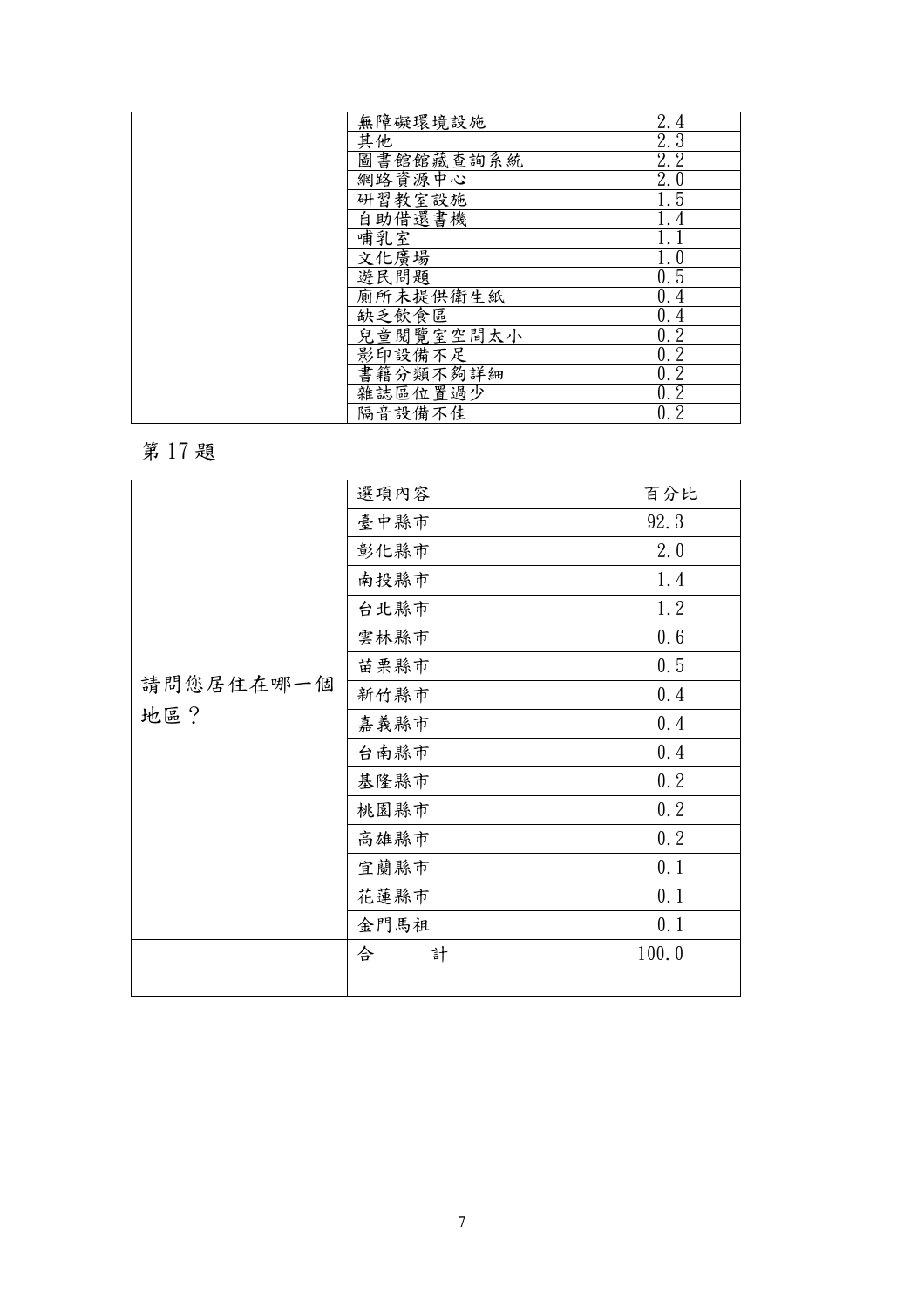## 第18題

|         | 選項內容    | 百分比   |
|---------|---------|-------|
| 請問您的年齡? | 15-19 歲 | 34.5  |
|         | 20-29 歲 | 22.1  |
|         | 30-39 歲 | 21.6  |
|         | 40-49 歲 | 10.7  |
|         | 50-59 歲 | 7.1   |
|         | 60-69 歲 | 2.6   |
|         | 70 歲以上  | 1.3   |
|         | 計<br>合  | 100.0 |
|         |         |       |

## 第19題

|           | 選項內容     | 百分比   |
|-----------|----------|-------|
| 請問您的教育程度? | 大學       | 38.6  |
|           | 高中(職)    | 33.7  |
|           | 專科學校     | 16.9  |
|           | 研究所(含)以上 | 4.6   |
|           | 國(初)中    | 4.4   |
|           | 國小及以下    | 1.8   |
|           | 計<br>合   | 100.0 |
|           |          |       |

## 第20題

|         | 選項內容     | 百分比  |
|---------|----------|------|
|         | 高中職學生    | 22.6 |
|         | 大專院校學生   | 13.6 |
|         | 工商製造業    | 9.3  |
|         | 待業中/退休人員 | 8.6  |
| 請問您的職業? | 服務業      | 8.4  |
|         | 自由業      | 8.3  |
|         | 家庭管理     | 7.3  |
|         | 軍公教      | 6.4  |
|         | 其他       | 3.7  |